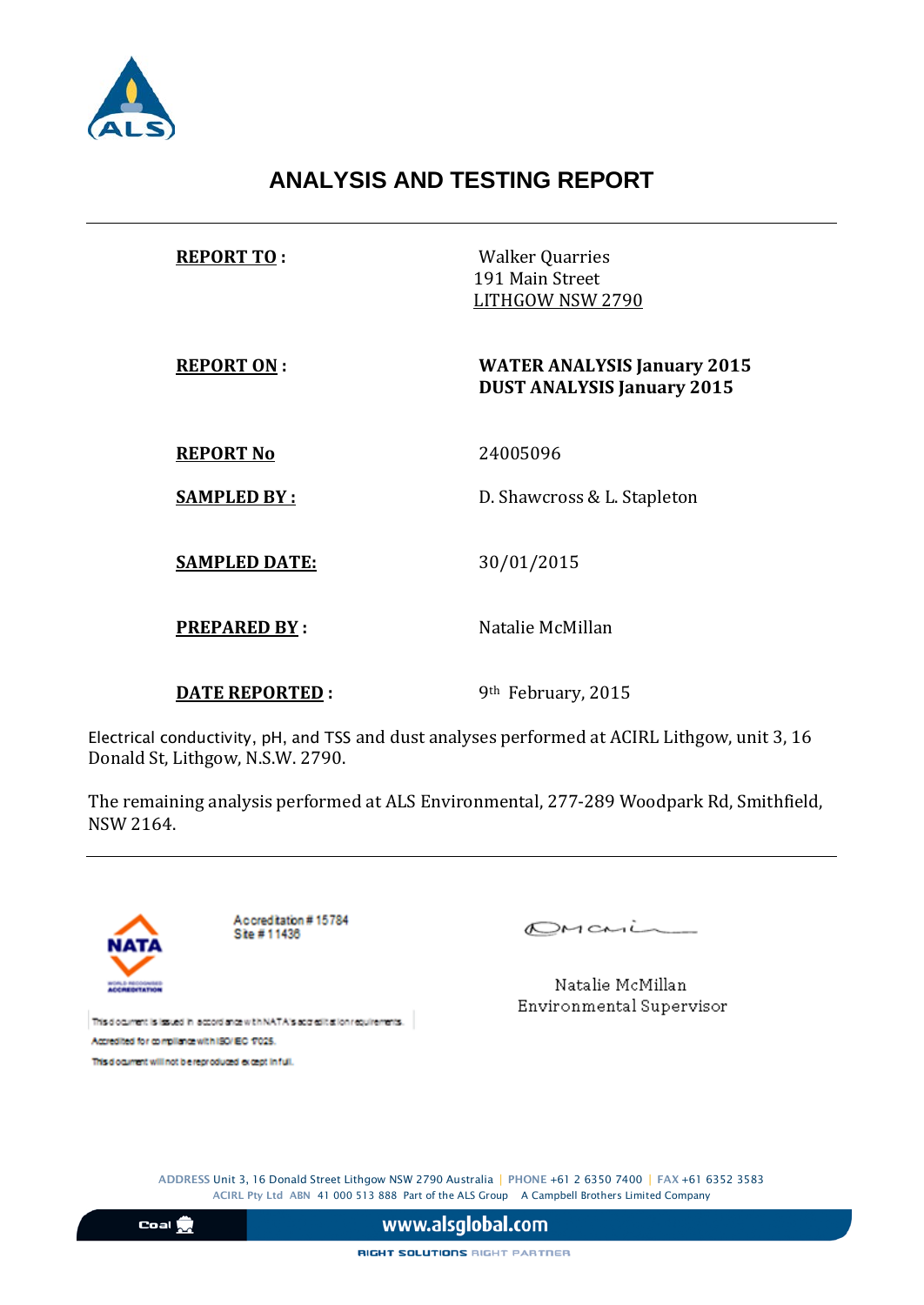#### Report No.24005096

| No. of days exposed:                    | 31         |  |  |
|-----------------------------------------|------------|--|--|
| Date Replaced:                          | 30/12/2014 |  |  |
| Date Collected:                         | 30/01/2015 |  |  |
| * Result Calculated                     |            |  |  |
| ** Incombustible Matter                 |            |  |  |
| Analysed in accordance with AS3580.10.1 |            |  |  |

# **DUST ANALYSIS AND TESTING REPORT**

Walker Quarries Jan-15

### DUST DEPOSITION RESULTS (g/m^2/month)

| GAUGE NO. | <b>INSOLUBLE SOLIDS</b> | *COMBUSTIBLE MATTER | **ASH |  |
|-----------|-------------------------|---------------------|-------|--|
| 62        | 0.9                     | 0.6                 | 0.3   |  |
| 64        | 3.0                     | 1.3                 |       |  |

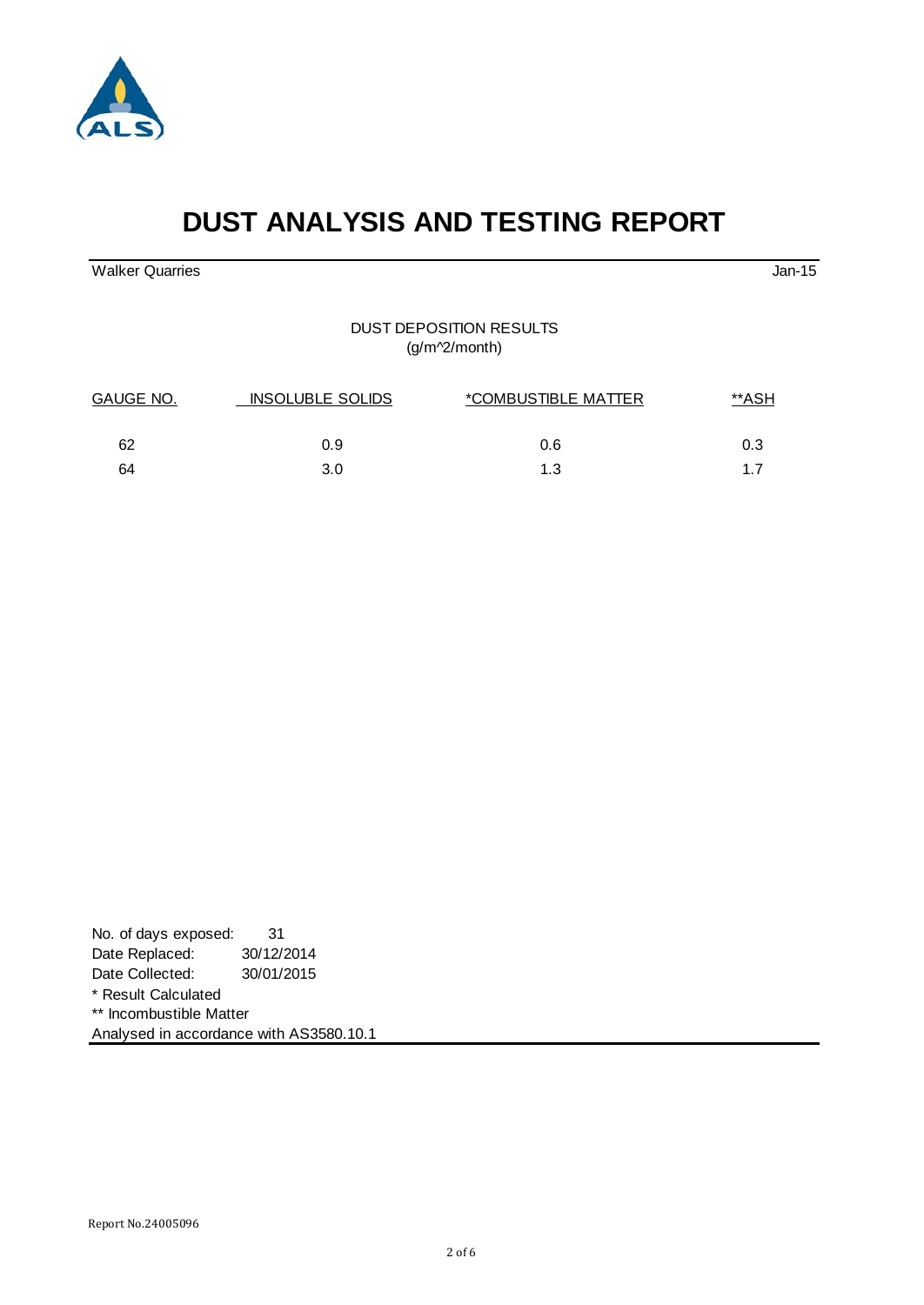

# **DUST ANALYSIS AND TESTING REPORT**

Walker Quarries Jan-15

### **DEPOSIT GAUGE DETAILS**

| <b>  GAUGE </b> | <b>OTHER RELEVANT DATA</b>                                                            |  |
|-----------------|---------------------------------------------------------------------------------------|--|
| 62              | Clear, bugs, organics, small # fine brown/grey & small  <br># coarse brown/black dust |  |
| 64              | Clear, bugs, organics, mod # fine brown & mod #<br>coarse brown dust                  |  |

No. of days exposed: 31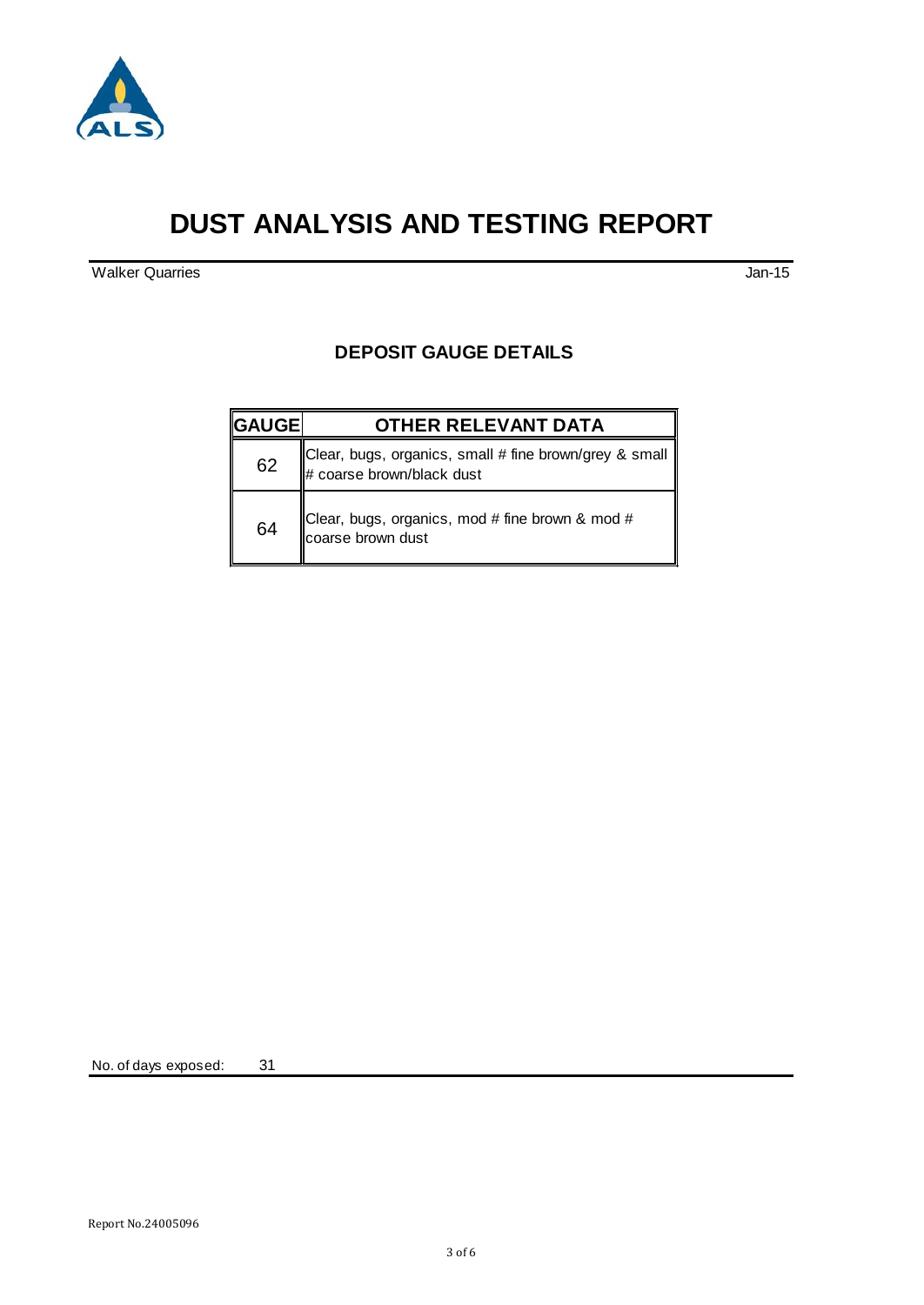

# **METHODS OF DUST ANALYSIS**

|                                       |           | <b>ACIRL Lithgow</b>       |
|---------------------------------------|-----------|----------------------------|
| TEST                                  | METHOD    | NATA Accreditation # 11436 |
|                                       |           |                            |
| Dust                                  |           |                            |
| (Deposited matter gravimetric method) | 3580.10.1 |                            |
|                                       |           |                            |

In accordance with "Methods for sampling and analysis of ambient air.

Method 10.1 Determination of particulate matter-Deposited matter-Gravimetric method" Standards Australia, 2003

ACIRL Report No: 24005096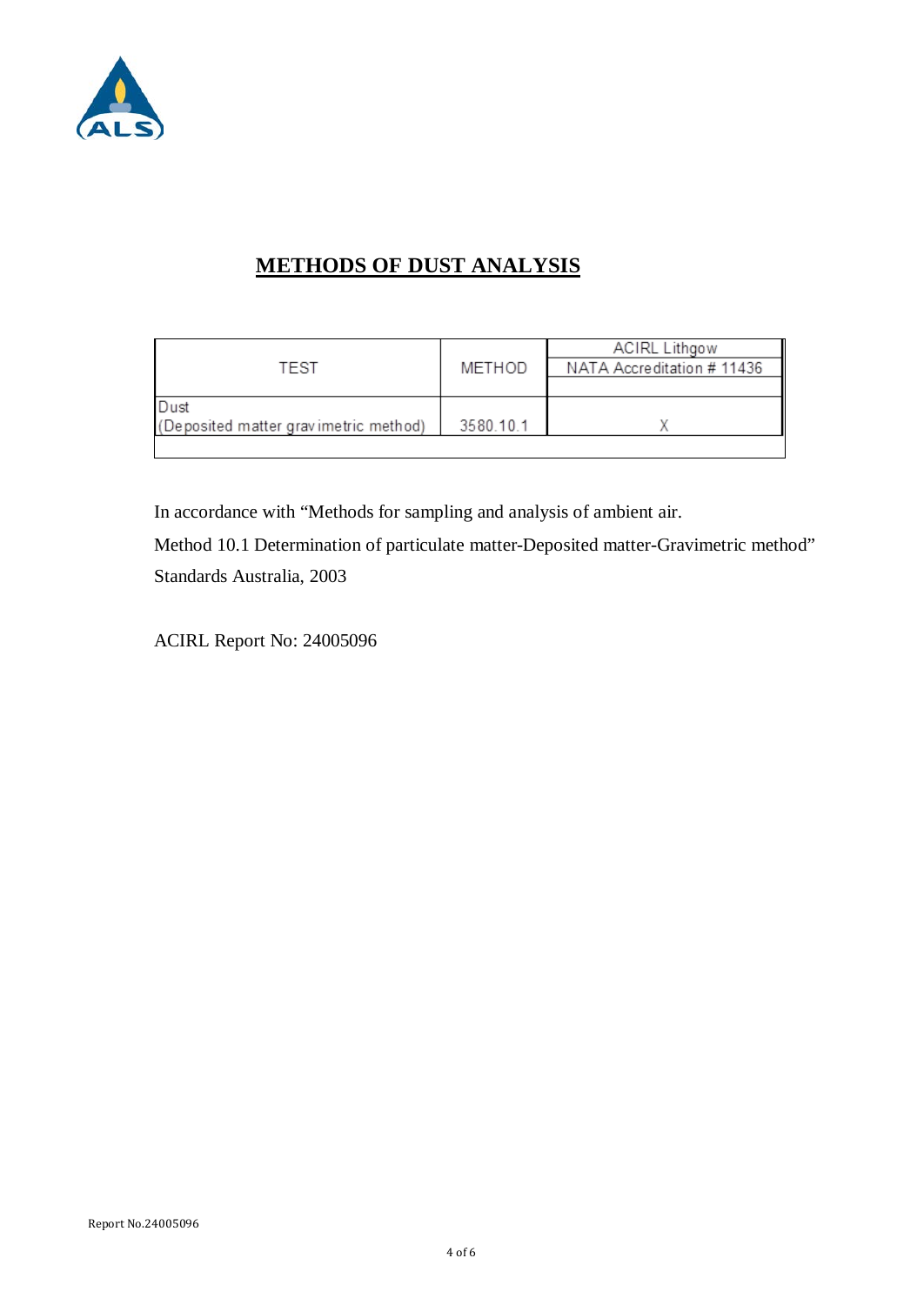

# **WATER ANALYSIS AND TESTING REPORT**

# **WALKER QUARRIES**

# **Monthly Samples**

| 30/01/2015                    | Dam 1                                           | Dam 2           |
|-------------------------------|-------------------------------------------------|-----------------|
| <b>Sample Details</b>         | Low level, no<br>discharge<br>$9:00 \text{ am}$ | Not Constructed |
| рH                            |                                                 |                 |
| Electrical Conductivity uS/cm |                                                 |                 |
| Total Suspended solids mg/L   |                                                 |                 |
| Sulfate as SO4 mg/L           |                                                 |                 |
| Oil and Grease mg/L           |                                                 |                 |